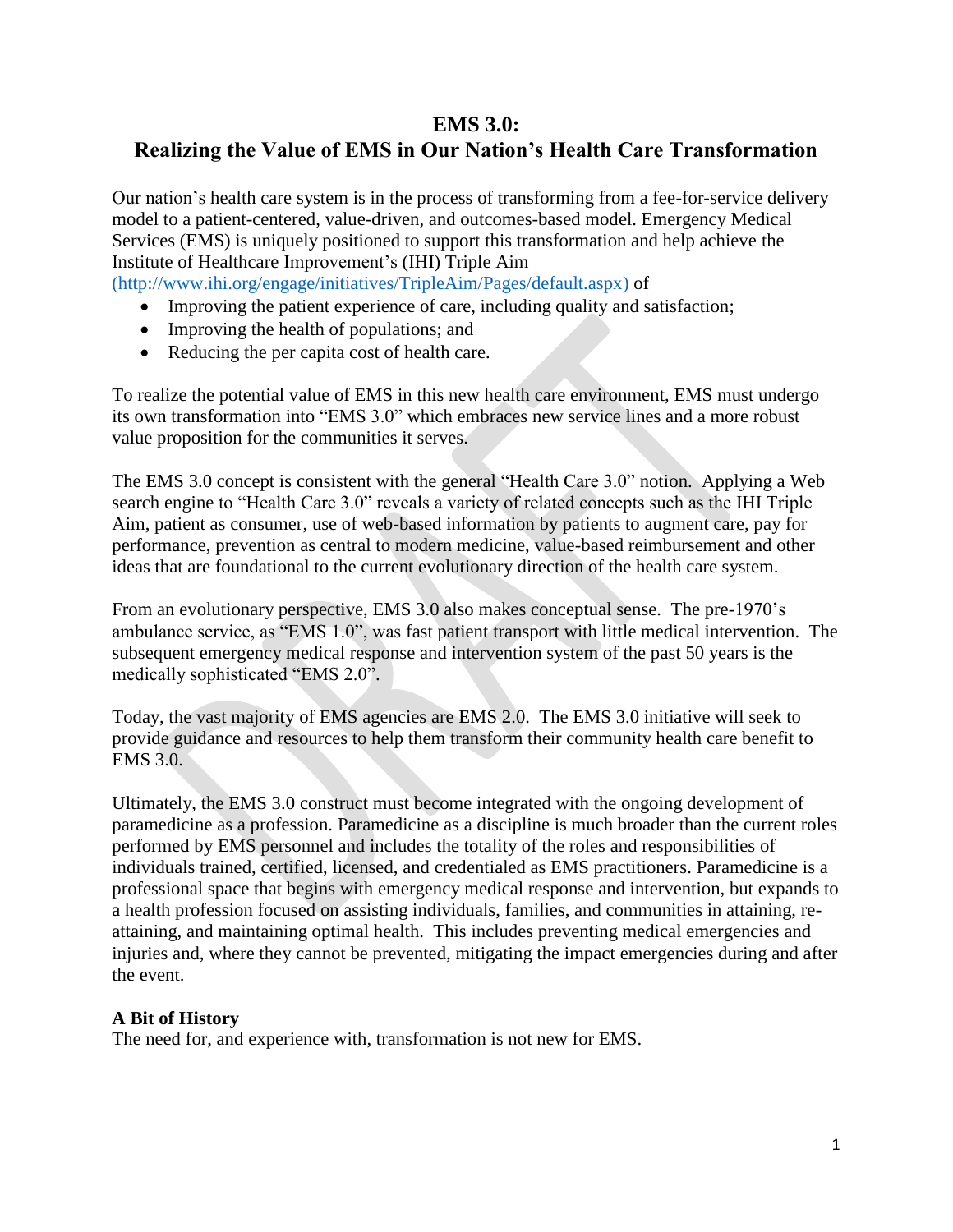Before the mid-1960's, the *service line* of ambulance operators was primarily transportation. The *value* of ambulance service was fast response to an emergency and fast transportation to an emergency care site or facility.

The birth of modern EMS occurred between the mid-1960s and passage of the EMS Systems Act of 1973 [\(http://www.cengage.com/resource\\_uploads/downloads/1435480279\\_241560.pdf\)](http://www.cengage.com/resource_uploads/downloads/1435480279_241560.pdf). The *value* of EMS increased by adding to rapid response and transportation, the appropriate handling of the ill or injured and the administration of stabilizing care and some life-saving emergency treatments in an organized system of emergency care.

From the 1970's through the 1980's, a new set of EMS *values* were considered, that the modern EMS system of care should extend from:

- *primary prevention* (to prevent injuries and emergency illnesses from occurring), to
- *secondary prevention* (to respond rapidly to emergencies when primary prevention fails and mitigate the impact of the evolving condition), to
- *tertiary prevention* (to provide care to prevent the reoccurrence of the injury or emergency illness).

This notion faded, however, as the considerations of operational simplicity and the requirements of state legislation locked EMS solely into the *service lines* of medical transportation and emergency medical intervention. Discreet services such as car seat installation, seat belt education, and blood pressure clinics remained as vestiges of the primary and tertiary prevention values of a not-quite-attained transformation to an EMS 3.0.

In 1996, these ideas reappeared when the landmark *EMS Agenda for the Future* [\(http://www.nhtsa.gov/people/injury/ems/agenda/emsman.html\)](http://www.nhtsa.gov/people/injury/ems/agenda/emsman.html) called for EMS to add *service lines* and, therefore, *value* to its communities served through:

*"Community-based health management…. fully integrated with the overall health care system…able to identify and modify illness and injury risks…able to provide acute illness and injury care and follow-up, and, able to contribute to treatment of chronic conditions and community health monitoring…"*

This theme was reinforced by the 2004 *Rural and Frontier EMS Agenda for the Future* [\(https://www.nasemso.org/Projects/RuralEMS/documents/Rural-Frontier-EMS-Agenda-for-the-](https://www.nasemso.org/Projects/RuralEMS/documents/Rural-Frontier-EMS-Agenda-for-the-Future.pdf)[Future.pdf\)](https://www.nasemso.org/Projects/RuralEMS/documents/Rural-Frontier-EMS-Agenda-for-the-Future.pdf) which not only repeated the recommendation to embrace primary and tertiary prevention, but suggested a specific *service line* for a transformed EMS: "EMS based community health care" or "community paramedicine" (CP), a notion that had first appeared in publication in 2001 (Rowley TD, Solving the Paramedic Paradox. *Rural Health News*, 8:3:1-5; Fall, 2001).

## **Applying Community Paramedicine Concepts to Today's Challenge**

Current U.S. health care expenditures per capita and as a percentage of our nation's gross domestic product outpace all other developed nations, yet most key health care indicators, such as life expectancy and infant mortality, lag behind. Simply stated – we are not getting a good return on the health care dollars we spend, and our country can no longer afford our health care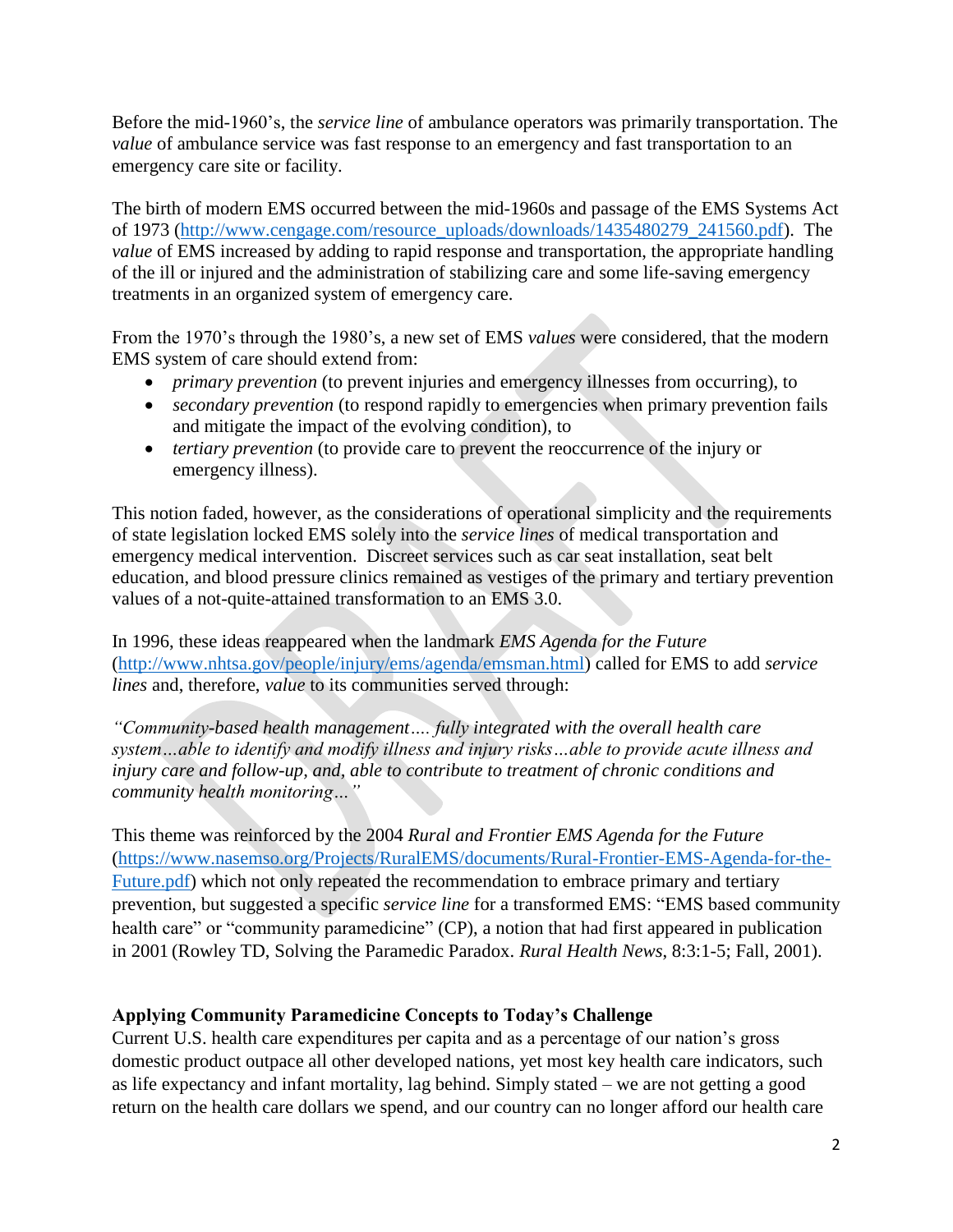bill. Current health care expenditures account for about [24% of all federal government spending,](http://www.cbpp.org/research/policy-basics-where-do-our-federal-tax-dollars-go) and that percentage is projected to grow exponentially in the next decade.

This daunting landscape has spurred a fundamental shift in the way that health care is provided and financed in our country. Health care payers - both private insurance companies and the federal government, through Medicare and Medicaid - are transitioning from a fee-for-service payment model that links payment to the *quantity of care provided* to a payment model linked to the *quality of care provided and measurable patient outcomes*. As a result, previous distinct healthcare delivery entities including hospitals, physician groups, nursing homes, and many others, are being incentivized to coordinate the care they provide resulting in the creation of large "integrated healthcare delivery systems."

Health care payers also realize the potential for savings by keeping people healthy in the community through prevention programs rather than treating avoidable illnesses and injuries in a hospital. In looking at the provision of ambulance services, there is a growing awareness among payers that decisions made in the field impact not just the cost of the transport, but also downstream costs in the emergency department and subsequent charges that result from patients being taken to the hospital. Reducing patient episodes that require ambulance transport is certainly consistent with the goals of the health care transformation and the IHI Triple Aim. Indeed, the time is fast approaching when EMS will have to answer hard questions about the *value* of all those current ambulance transports to hospital emergency departments.

As a result of their *value* in addressing these issues, new service lines such as CP (together with response, medical intervention and transportation) are key parts of transformation to an EMS 3.0 organization. This has been implemented in many forms and in dozens of communities in North America following the *Rural/Frontier Agenda's* publication, and its presence is rapidly expanding. Some organizations have collaborated with other health care providers/agencies in their community as part of a mobile integrated healthcare (MIH) system. The CP and MIH concepts are further defined below.

## **The New EMS Value Proposition Under EMS 3.0**

To remain relevant and valued in this new healthcare paradigm, EMS organizations need to offer service lines including a menu of emergency and preventative medical services that meet the particular needs of their communities. Even services that are confident in their local tax-based support may not be able to focus solely on emergency response if they cannot demonstrate value.

#### *The EMS 3.0 service lines include:*

- Emergency medical dispatch (including provision of, or affiliation with, advice lines for patient navigation),
- Rapid response to emergencies,
- Emergency and critical care (ground and airmedical) transport,
- Interfacility and other medical transportation,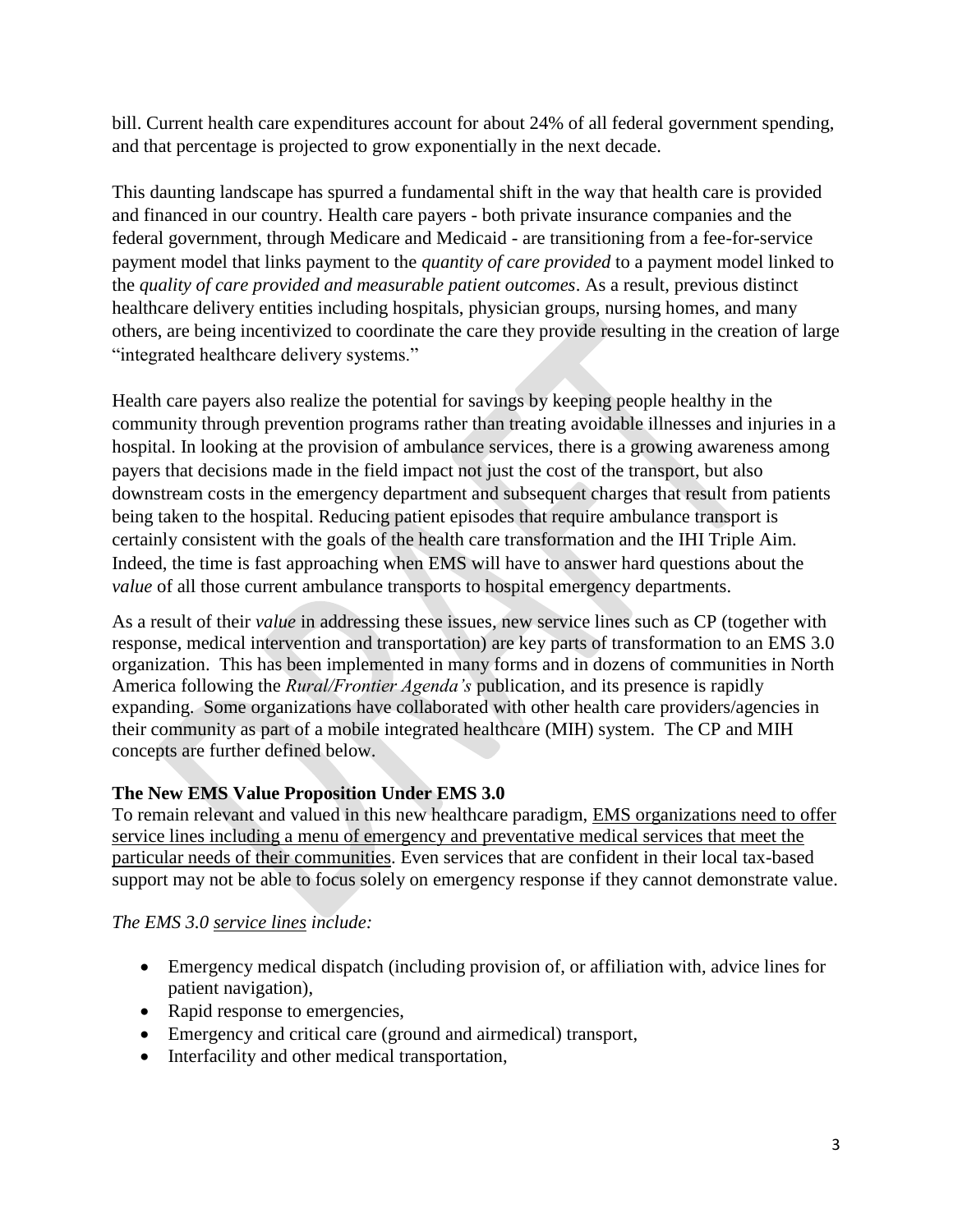- Emergency medical assessment and intervention (basic and advanced life support for all age groups, tactical and wilderness emergency care, disaster preparedness and mass casualty medical intervention).
- Logistical, operational, or clinical support of mobile integrated healthcare services operated by the EMS agency or by another agency, facility or system.
- Community paramedicine services, which may be part of an MIH system or operate as a stand-alone, can include some or all of the following:
	- o urgent medical intervention,
	- o preventive medical evaluation and care,
	- o chronic disease assessment and management support,
	- o post-discharge follow-up evaluation and management support, and/or
	- o based on the assessments described above, patient transport, arranged transportation, or referral to other community health and social service resources.

All of these service lines must be data-driven for establishment of need and performance measured for effectiveness.

*The EMS 3.0 value proposition is essential to the transforming health care system because, under EMS 3.0:*

- EMS is available in virtually every community.
- EMS is fully mobile and able to address patient needs 24 hours a day, seven days a week, and 365 days a year.
- EMS is an expected, respected, and welcomed source of medical assessment and care in people's homes and elsewhere in the community.
- EMS provides highly reliable patient assessment and intervention during calls to 9-1-1 and in response to emergency, urgent or unscheduled episodes of illness or injury.
- EMS is the provision of out-of-hospital healthcare under the medical direction and oversight of specialized physicians with unique knowledge of the delivery of healthcare in the out-of-hospital environment. Emergency medical services medical directors frequently coordinate with physicians of other specialties to enhance patient care.
- EMS, through its multiple service lines, can effectively navigate patients needing urgent or unscheduled care through the health care system to ensure they receive the right care, in the right place, at the right time.
- Community paramedicine services are able to fill gaps in patient care identified by its providers and by others in the community's health care network. EMS can prevent new or recurrent medical episodes through these services. This reduces the incidence of ambulance transports, emergency department visits, hospital admissions and readmissions, preserving medical resources and reducing costs.
- Mobile integrated healthcare is a model in which a variety of community health care providers/agencies organize to deliver a broad spectrum of patient-centered preventive, primary, specialty, and/or rehabilitative care outside of medical facilities. EMS can support this model by operating an MIH system or by providing CP services for it.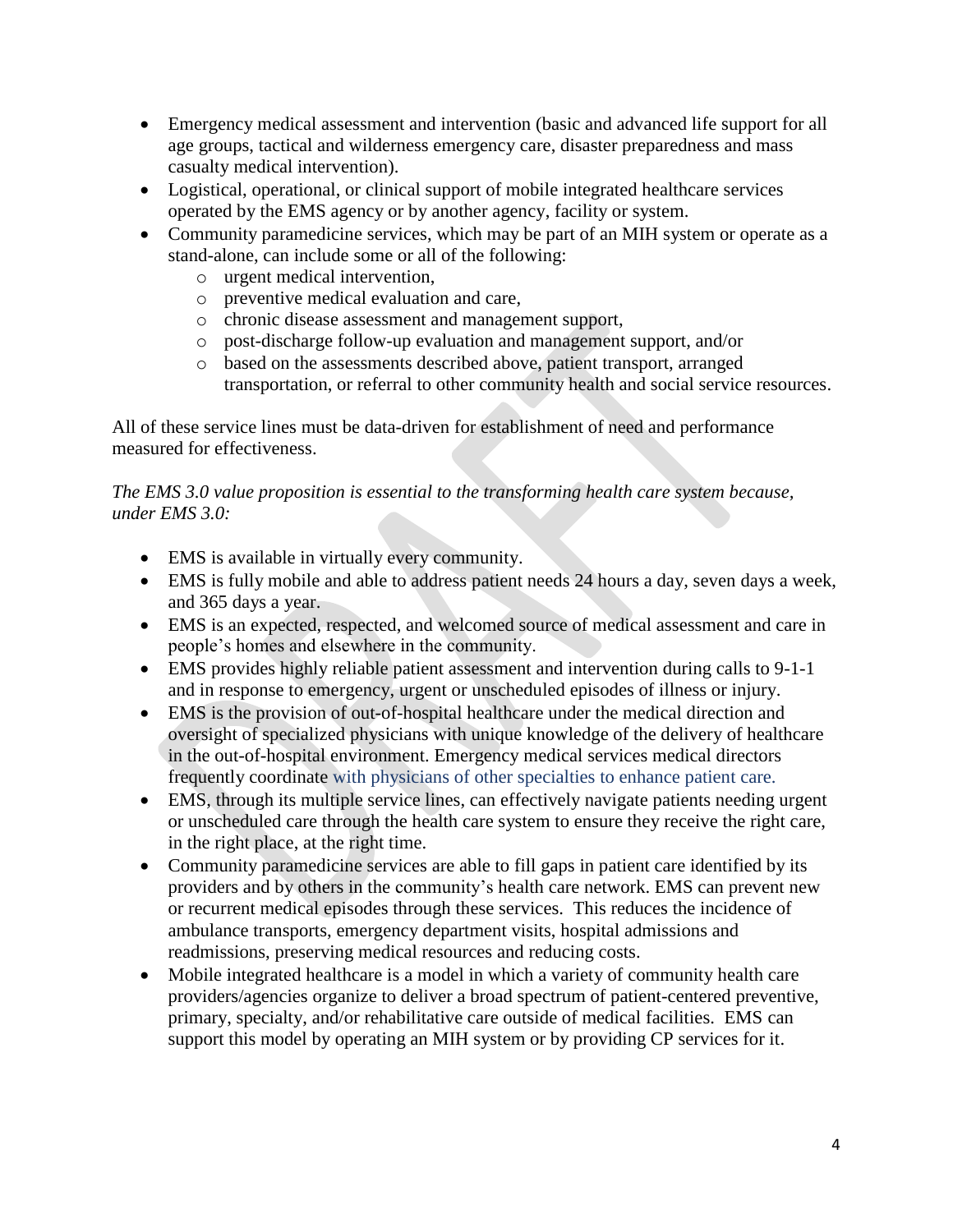#### **How Does "Community Paramedicine" Differ from "Mobile Integrated Healthcare"?**

Community paramedicine and mobile integrated healthcare are both patient-centered, mobile services offered outside of medical facilities. The former is an extension of EMS paramedicine practice and services to cover health care gaps in communities. The latter is an administrative organization of multi-disciplinary medical, nursing, and other practices which may or may not involve EMS paramedicine providers.

#### *Community Paramedicine*

Agencies that have transformed to EMS 3.0 continue to operate in a system defined by state law that is coordinated and regulated by a state EMS office..

Community paramedicine is provided as a *service line* by these agencies and personnel.

Transformed EMS 3.0 organizations may have contracts or other agreements to coordinate/integrate their CP services with other health/medical organizations, facilities, payers, and systems.

EMS practitioners typically receive additional education to deliver some CP services. "Community paramedics", "community paramedic technicians", "community paramedic clinicians", "community paramedic practitioners", "community paramedicine providers", "community health paramedics", "integrated health paramedics", and certain other designations describe personnel with more extensive, usually college-sponsored, specialty education to provide CP services. These are specialty designations and not additional licensing levels of EMS practitioners. In some states, non-EMS health care providers may, through educational bridge programs, be certified as community paramedics (or a similar title) and therefore be providers within a CP service. Some CP personnel may operate in MIH, home health, and other organizations as well.

When other personnel operate as part of the community paramedicine service, they are in the control of the EMS agency that is under the coordination and regulation of the state EMS office. These may include medical dispatchers and non-nurse advice line operators, and the community paramedics and other designations of CP service providers. Others may operate in EMS 3.0 CP services in the same way flight nurses and others operate within EMS agencies currently.

#### *Mobile Integrated Healthcare*

This is a multi-disciplinary, administrative organization of mobile health services which is operated by a health/medical agency, facility, or system. An EMS 3.0 agency may operate an MIH. This will usually be separate from the operations for which the state EMS office licenses it, because the MIH is an administrative construct of multidisciplinary independent practices over which the EMS office has little, partial, or no authority. It may provide its own paramedicine services in support of that or another MIH system. An MIH system's providers may include doctors, nurses, therapists, nurse practitioners, physician assistants, dentists, dental assistants and others. Paramedicine practitioners may provide clinical, operational or logistical services as a part of MIH.